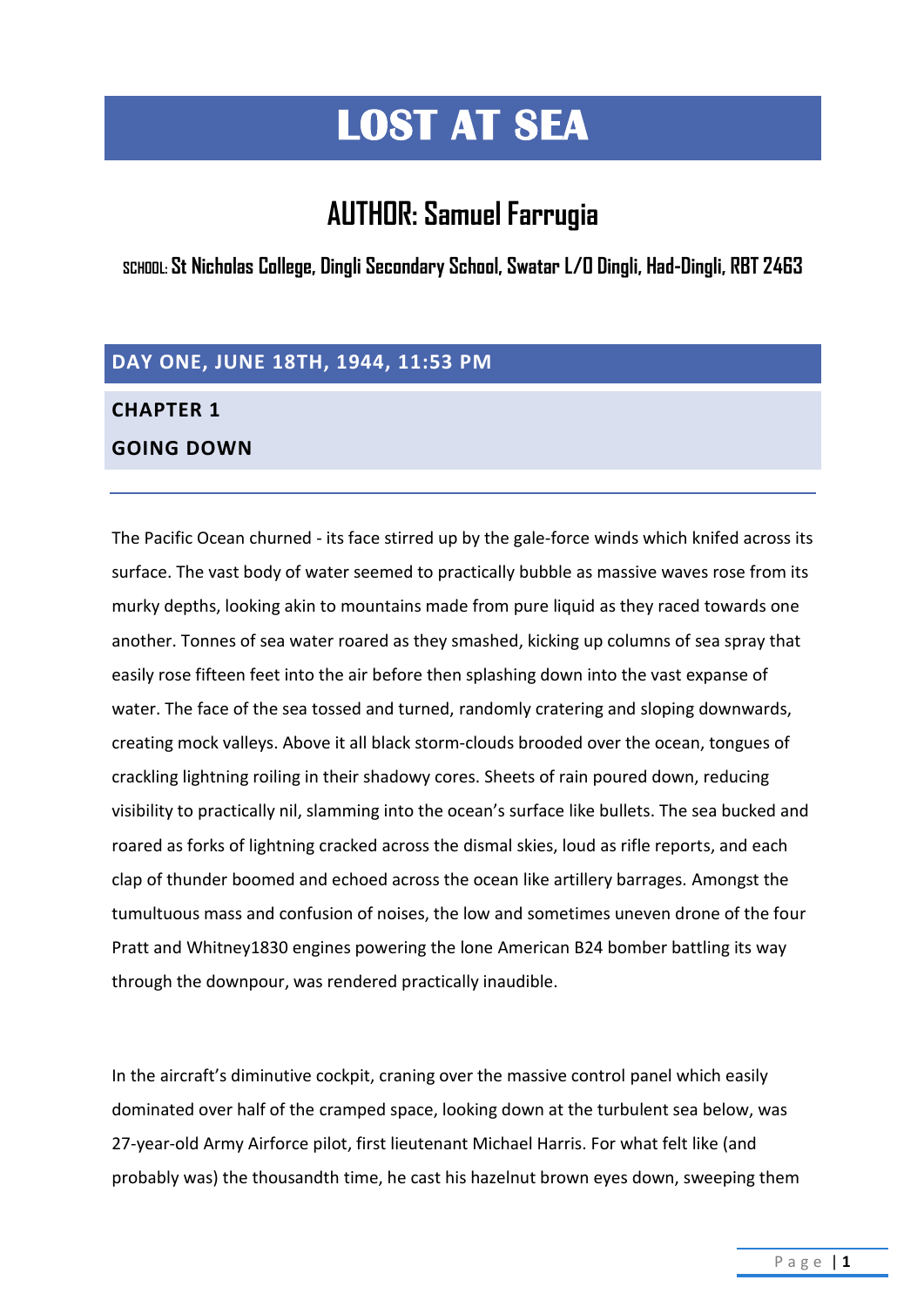over the sea's surface from horizon to horizon. He was hoping to at least catch a glimpse of something, perhaps the white beam of a searchlight, anything that could point the bomber's way back to the airfield. Yet all that greeted the US airman's tired, exhausted gaze, was just the swirling turbulent mass of the storm, stretching for as far as the eye could see in any direction. In any case, even if there had been a searchlight, or any other form of illumination for that matter, he'd more than likely have never seen it through the hellish downpour.

He'd dropped the bomber's altitude down to as low as he dared (around 800 feet above the sea's surface). Even now, all that he could see with any sort of clarity through the fogged front window of the cockpit was his plane's snout, the sheets of thundering rain and dense clouds which almost looked like a solid wall, and occasionally through brakes in the storm he could catch a glimpse of the ocean down below. Also, the fact that most - if not all - of the AAF's island airbases stationed in the pacific operated under strict blackout regulations didn't exactly help matters for lost aircraft like theirs.

"Nothing", he muttered to himself as he leaned back against his seat, sighing half in resignation, and half in disgust at the misfortune which had brought him and the rest of the crew to this situation. He knew that in the rear of the bomber the rest of the men onboard would probably be handing around a pair of beaten up binoculars trying to spot a sign of land in any direction. Even though a small part of him still hoped that they would spot something, the pilot was starting to highly doubt it.

Harris turned to his right, facing his co-pilot, Alex Hue Lopez who was a tall well-built man nearing his thirties from Phoenix, Arizona. He lowered his voice to a whisper so the men in the back wouldn't hear, and asked grimly, "How long do you reckon we can stay in the air?" Leaning forwards and checking the fuel gauge on the control panel, Lopez made a few silent calculations, checked the gauge twice more just to be sure and in an equally quiet and dismal voice, replied, "Around 10 more minutes, I think."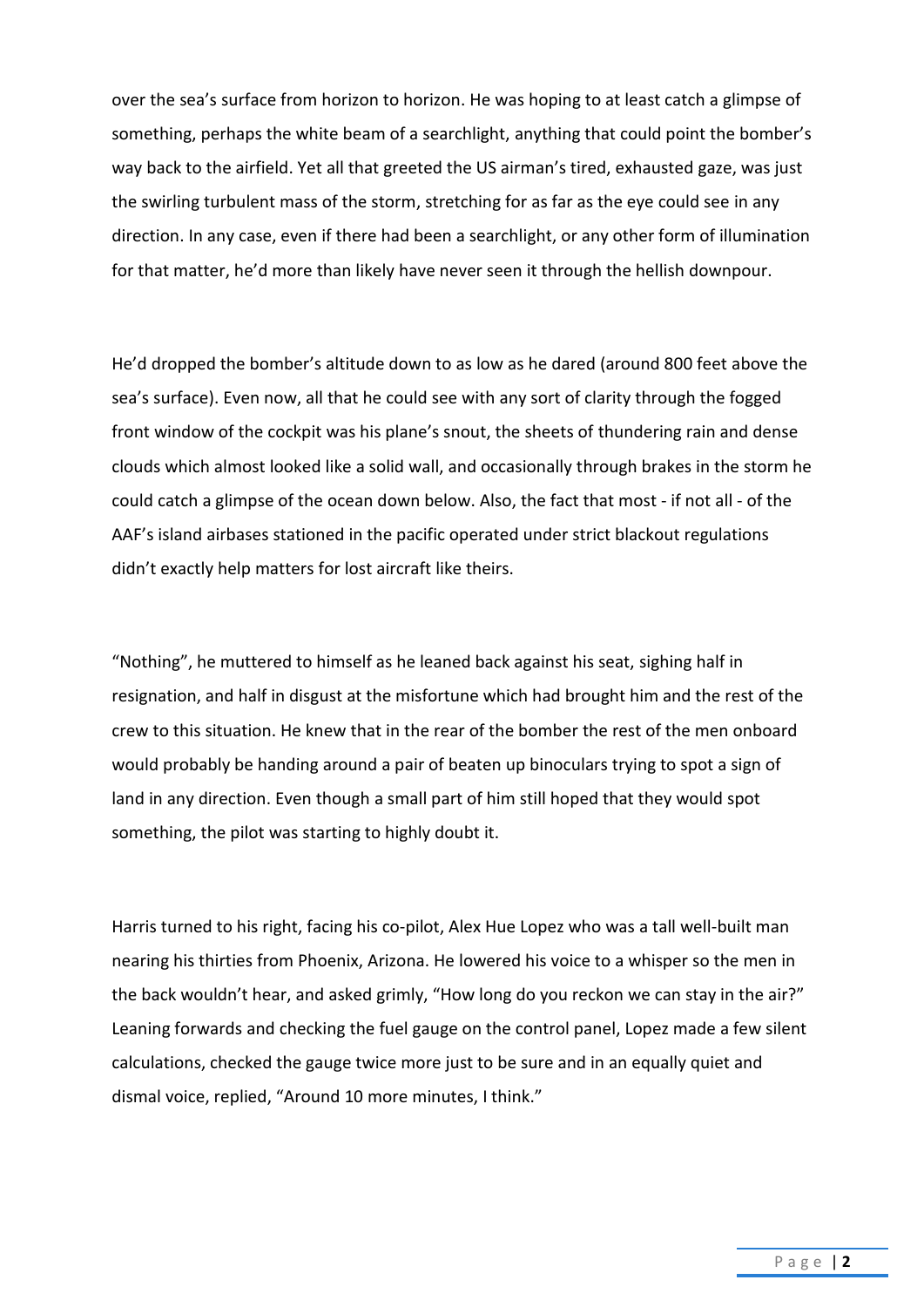Harris looked away, trying to bury the sick feeling which was steadily making its way up his throat. Then, with a jerk, he felt the plane buck, its nose steadily tilting upwards causing the aircraft to assume an increasingly perpendicular posture. It was only thanks to the combined forces of both Harris and Lopez leaning on the control-yoke, that the plane was kept from stalling, spinning out of control and crashing right there and then. Once they managed to get the aircraft to, at least, a moderately stable state (with both pilots panting with the exertion that it took to save the stricken plane) Harris breathlessly said, "If this keeps on happening, we just might crash before the fuel runs out!"

"Yeah, thanks to the beating the Japs gave us over Saipan," Lopez agreed.

As he recalled the unpleasant memory of the events that had transpired only hours ago, Harris winced, "Don't remind me." he said quietly.

\*\*\*\*\*\*\*\*\*\*\*\*\*\*\*\*\*\*\*\*

Eighteen hours ago, on the morning of the  $17<sup>th</sup>$  of June, their B24, known to everybody as Reaper, loaded with around 3,000 pounds of demolition bombs had, along with two dozen other aircraft from the Army Air Force's 50th bomb group, lumbered down a runway in an airfield based in the Marshall Islands and taken off. Rising to an altitude of 20,000 feet under radio silence they had plotted a course which would take them over the Japanese held Mariana Island of Saipan. They were being sent in order to assist the 27<sup>th</sup> division. Unsatisfied with the performance of the 27<sup>th</sup>, Marine General Holland Smith had relieved its previous commander MajorGeneral Ralph C Smith. Yet the Marine General had failed to inspect the terrain that the  $27<sup>th</sup>$  division was ordered to advance over. It was a valley surrounded by hills and cliffs which were still under Japanese control, and thanks to this fact, the 27<sup>th</sup> had taken heavy casualties and was pinned under enemy fire. As such, the 50<sup>th</sup> bomb group's goals centred around dropping demolition bombs onto Japanese machinegun and artillery emplacements and providing air support for the stricken division.

Harris's plane was one of the B24s which slipped to the front of the procession of bombers after they left the Marshalls and was also the first aircraft to cross the beaches of Saipan.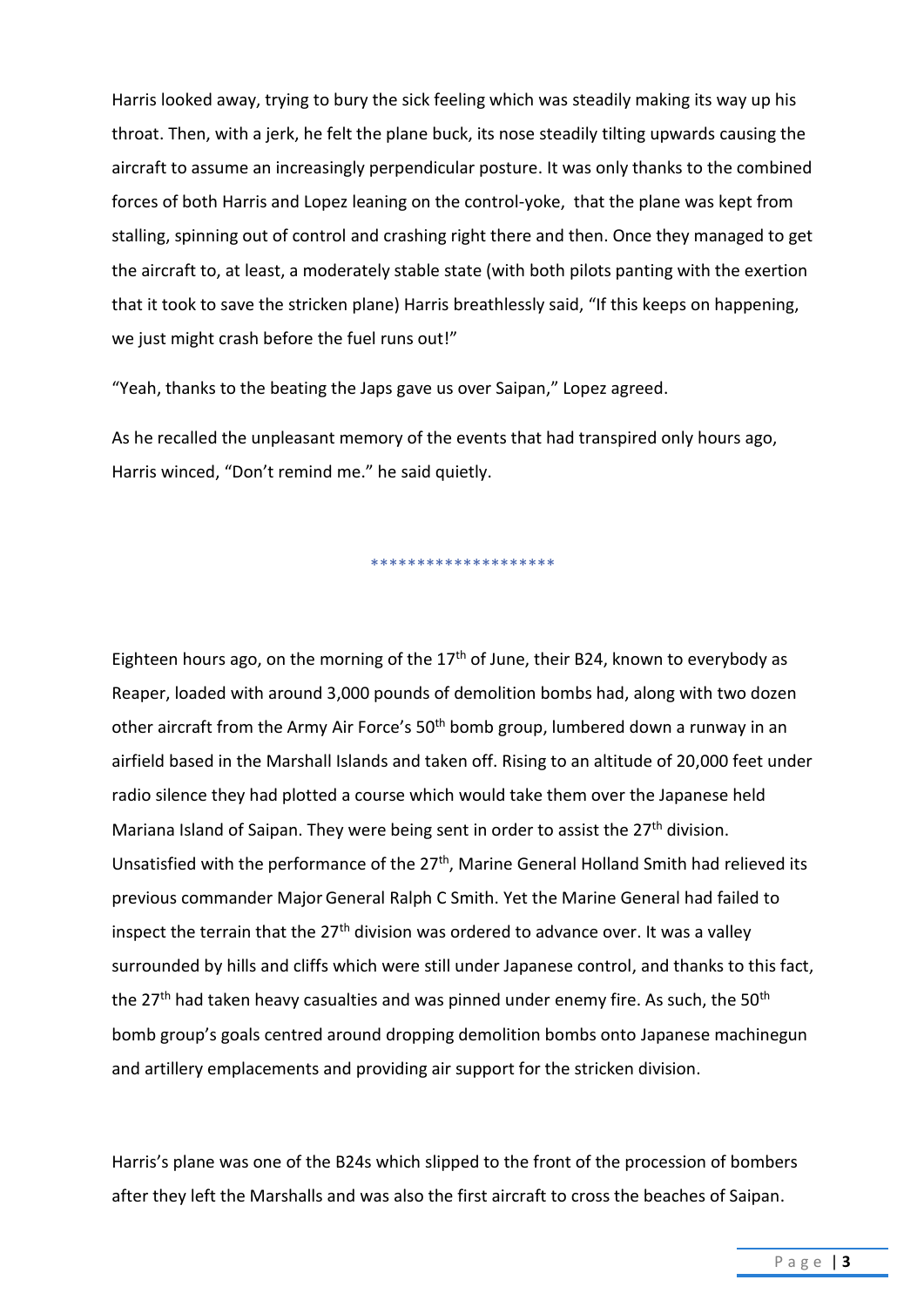Once they crossed into Japanese territory the B24s were beset by heavy ground fire. Large flak shells lobbed by anti-aircraft guns exploded in their midst sending shards of metal flying in every direction. Flack eviscerated entire planes as efficiently as a butcher gutting a pig.

Somehow, Reaper managed to escape the mass of ground fire with only a bloodied nose, courtesy of an anti-aircraft shell which exploded in front of the bomber, sending flak deep into the plane's front, but not doing any actual damage. The trouble for Harris's plane really started after their bombardier, a Hispanic by the name of Alexander Rodriguez, dropped the last demolition bomb on an artillery gun and shut the two bomb-bay doors. Free from over 3,000 pounds worth of bombs, Harris raised the bomber to a safer altitude, banked right and started heading back to the Marshalls.

Nobody onboard the bomber saw the Japanese Zero, which had up till then been tailing them, until with a deft movement it swooped up from below, curved up to Reaper's right side and plastered the length of the aircraft with 20mm cannon shells. After the initial attack, the sky seemed to be full of enemy fighters, prowling around the lumbering American aircraft, slicing the bomber's skin open with their wing-mounted 50-calibre machine guns and pounding the plane with massively destructive cannon shells. Inside the aircraft, the front-, waist- and tail- gunners clung on to their M-2-Brownings for dear life, trying to gun down the swift Japanese planes and missing more often than they hit. Knowing that there was little to no chance that the gunners would be able to bring down all the Zeros before Reaper was too heavily damaged, Harris had scanned the skies, trying to glimpse something which would rescue the situation. Spotting a dense barrier of clouds which had formed over the sea east of Saipan, he pointed the bomber's nose towards it, dropped the altitude sharply, dove into it, and managed to hide amongst the clouds long enough to prompt the Japanese pilots to give up the chase and let the bomber go.

Although they had escaped, the mood in the aircraft was far from celebratory. Almost all the crew had received injuries, and those men who could still walk hurried through the bomber, frantically assessing the damage. During the battle, Reaper had lost contact with the rest of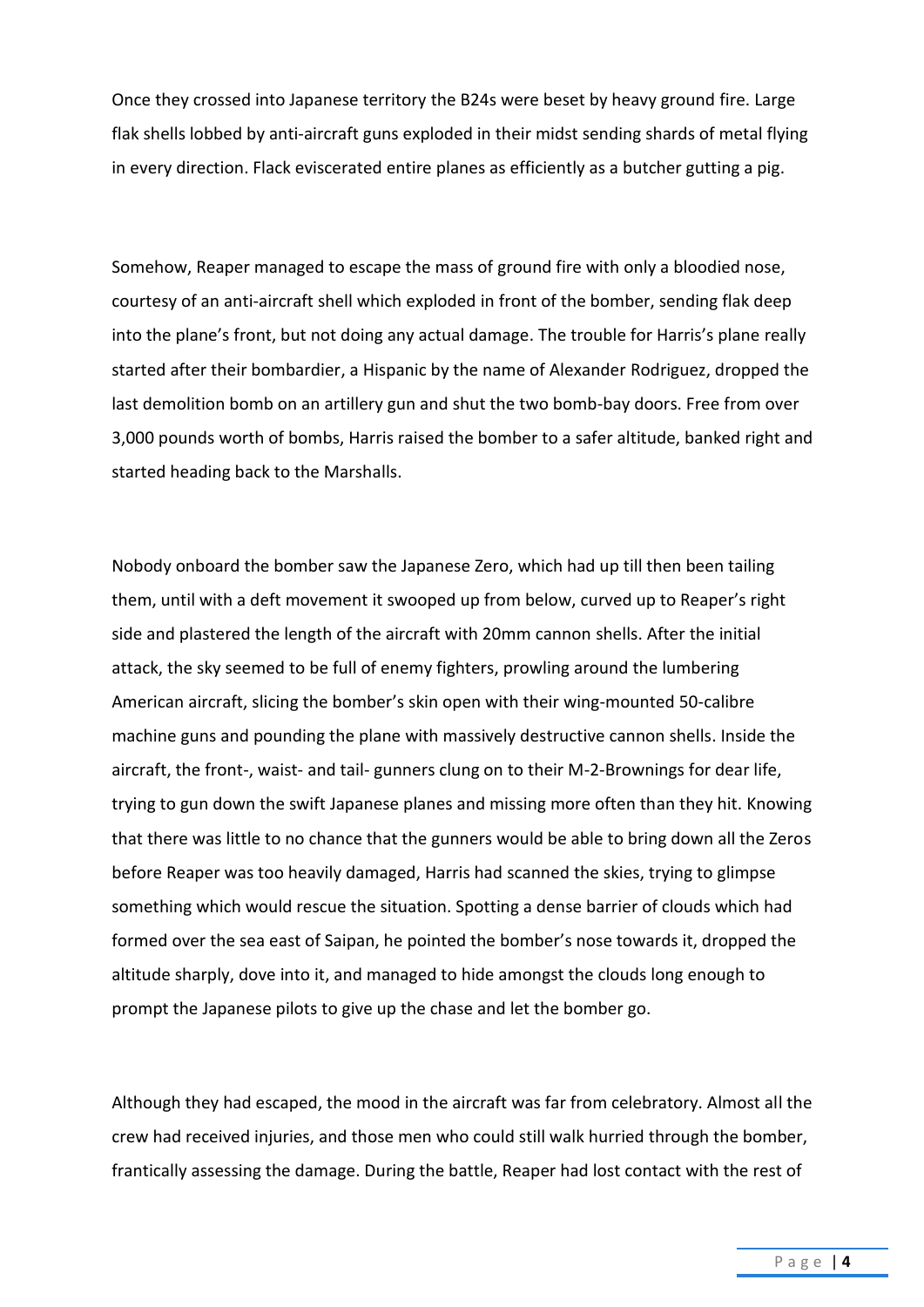the squadron, and Reece Williams who had once been their navigator and front gunner, had taken a bullet to the lung and was now dead. The hydraulic cables which ran through the bomb-bay walls and gave the pilot control over the landing gear and flaps had been devastated, causing purple hydraulic fluid to pool on the bomb-bay floor. Bullet holes lined the B24 from nose to tail. Part of the right-wing aileron had been bitten off, and everybody was sure that one, if not all, of the landing gear tyres had been punctured. With the plane in this critical state, it was a battle for Harris and Lopez to keep the bomber airborne. Nobody could think of how they would land the aircraft, since the pilots didn't have control over the flaps or brakes, and at least one of the landing gears was out of commission. For a brief period of time, the men considered ditching the B24 when they would be a mile away from the Marshalls, and then trying to swim and/ or use the two inflatable life-rafts which were stored onboard. Yet when it became apparent that they couldn't even locate their destination, the men's hopes all but disintegrated.

Suddenly, with a violent jolt, Harris was snapped out of his idle recollections and back to reality, as the aircraft lurched, rolling halfway onto one side. The motion of the large bomber slammed the pilot against the cockpit wall, and almost in unison, Harris and Lopez snapped their heads around to look at the fuel gauge. Underneath their fearful gaze, the little red needle of the gauge wavered for a moment before then settling on empty. The two airmen looked in silence at one another, each of them seeing their own dread reflected in the other's terrified gaze. Then with a gut-wrenching bang, one of Reaper's right-side engines… died.

\*\*\*\*\*\*\*\*\*\*\*\*\*\*\*\*\*\*\*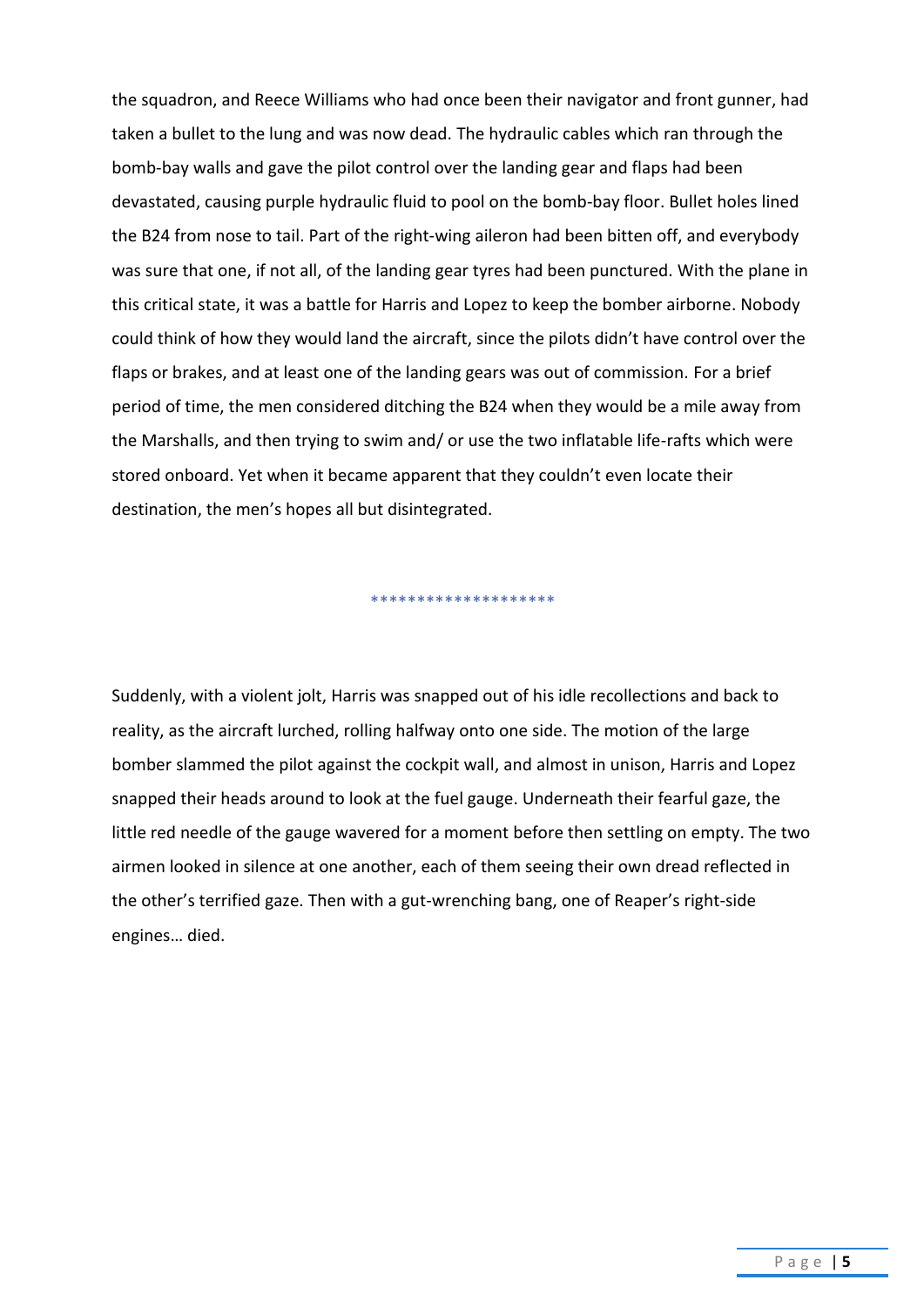#### **DAY 2, JUNE 19TH 1944, 12:05 PM**

### **CHAPTER 2 LOST AT SEA**

The loss of one of Reaper's right-side engines, proved to be devastating for the bomber. For most B24 liberator aircraft serving in the Pacific theatre of World War 2, the loss of one of their four engines could be irreversibly catastrophic, and Reaper (already badly damaged by the battle over Saipan) proved to be no exception. Inside the bomber crew members hurried around, preparing themselves for the inevitable crash, clutching on to the walls and anything else which was bolted down in order to keep themselves from being thrown to the floor of the bucking plane. In the front, swearing softly under his breath, Harris worked over the controls with frantic energy born out of sheer desperation. Painfully bright forks of lightning split the sky around the B24, dangerously close to the plane's delicate wingtips, and the rain crashed against the greenhouse and cockpit windows, drumming on the vast fuselage. The large plane swayed drunkenly from side to side, violently rocking back and forth. The aircraft was almost completely out of control, as it spiralled slowly downwards straight into the heart of the storm, and ever closer towards the wind-swept face of the ocean below. As Reaper's last three working engines struggled to keep the doomed bomber airborne, Harris was trying to wrench the large control yoke backwards, in an effort to pull the plane's nose up.

In the rear Harris could hear sheer pandemonium as the crew scrambled to prepare themselves to retrieve the on-board provisions box, secondary life-raft and racing to pull on May-West inflatable life vests. Over the howling wind, the metallic coughing of the engines and the rhythmic beat of rain on metal, he caught the sound of heavy boots making their way towards the flight deck. Sparing a moment, he threw a quick glance over his shoulder, towards the cockpit door, and glimpsed the plane's serving engineer emerging from the passageway. His normally bright, cheerful 19-year old face was deathly pale, his 2 glittering blue eyes wide with fear as he clutched on to the cabin wall. Reaching up with one trembling hand he fumbled with a small hatch above the doorway for a few seconds, before then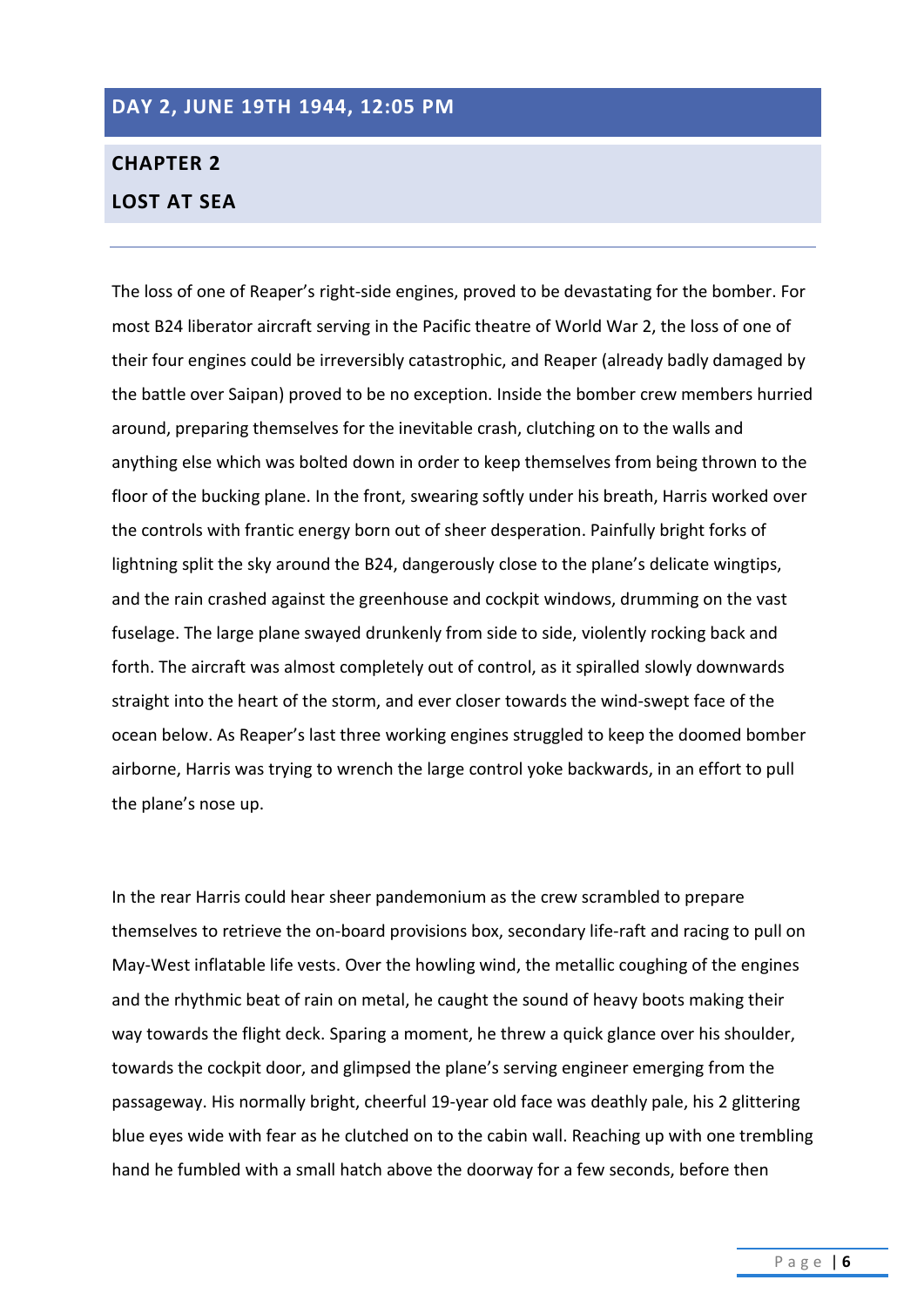pulling it open and gripping a small lever contained within. As the bomber's on-board engineer, it was his duty to pull the life-raft release handle. Yet in order to ensure that the raft would be close enough to the crash site for survivors to easily reach it, he would have to pull the leaver just before the bomber would hit the water. This meant that he'd have little to no time to get to a crash position and thus, little chance of surviving. With his guts tying themselves into knots, Harris turned back around in his seat to face the mass of switches and buttons which comprised Reaper's control panel. He would need to keep the plane as level as possible, that would minimize the impact force from the crash, and thus give the crew the best chance for survival. However, thanks to the typhoon and the damage to the bomber, he was finding it impossible to pull the wooden-control column back for even a single inch.

When they had run out of fuel, the plane had barely been above 800 feet. Now Harris doubted that they were at more than 300 feet … and dropping fast. The pilot struggled with the yoke knowing that they would, all more than likely, be killed on impact if he didn't manage to pull the plane level. Unbuckling the straps which bound him to the co-pilot's seat, Lopez leaned over to Harris's side and gripping the control-column in his two big hands, lent the Arizonian's own considerable strength to the endeavour. Together the two men heaved on the large stick with all their combined might. To Harris, it felt like trying to yank a truck through solid mud, yet with a long, agonizing grown of metal scraping on wood, the yoke slid backwards for a few centimetres, before then getting stuck again. With his mouth dry, his heart beating against his ribcage, and the sound of the aircraft's screaming engines filling his ears, Harris looked up and out the canopy's front window, gauging their height. The ocean stretched out below the bomber, terrifyingly close and it was then, that the sudden realization came over Harris - there was simply nothing more that he could do. They were going to slam practically nose first into a turbulent sea whilst going at full speed. Seeing a mountainous wave rise out of the depths racing towards the plane's cockpit as if intent on swallowing the B24 whole, the pilot did the only thing that he could do - brace himself for impact.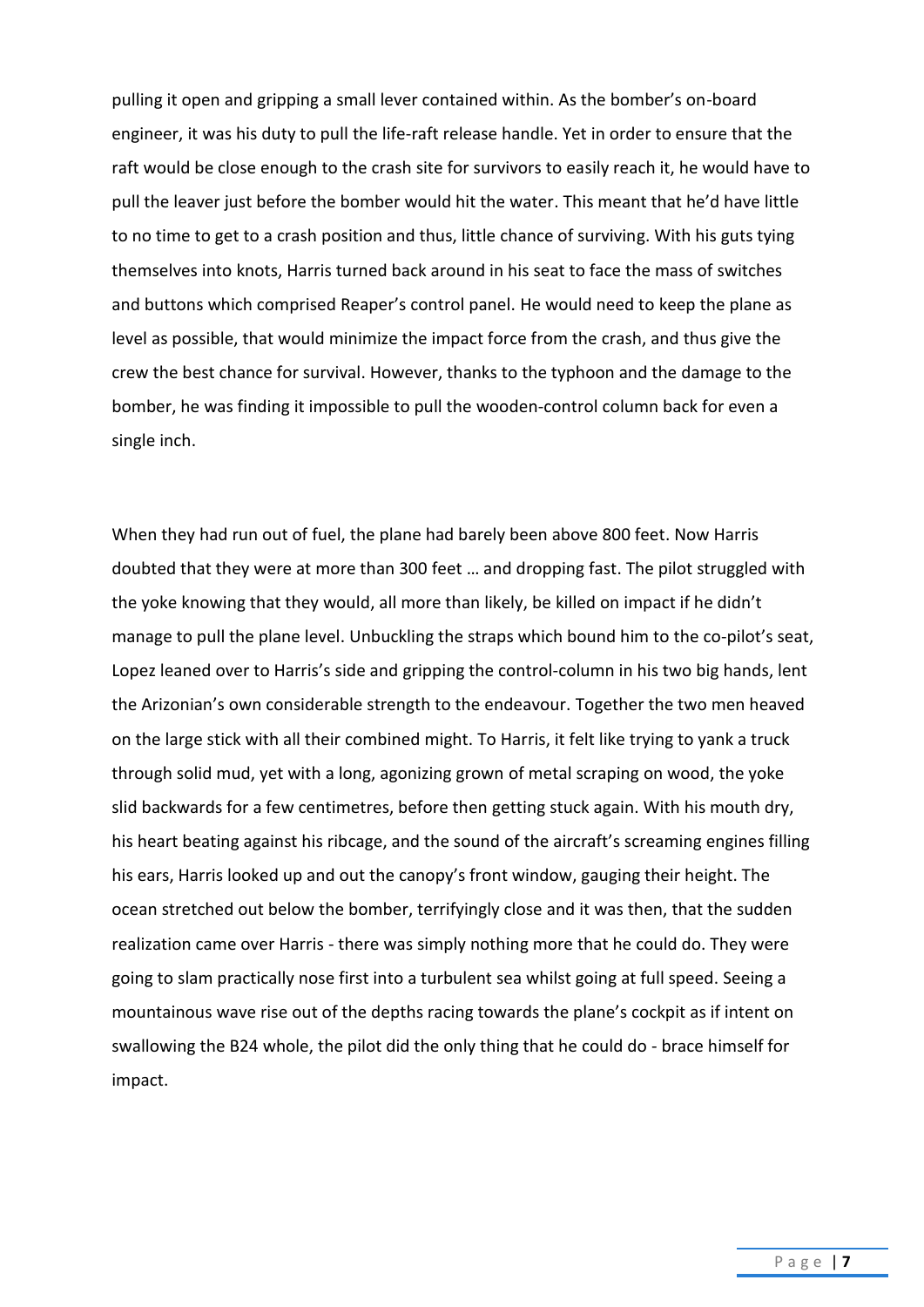As the heavy bomber slammed into the roiling ocean, its blunt nose piercing the surface like a speeding bullet soon followed by the rest of the plane's fuselage and tail, its thin bombbay doors and delicate Davis wings were ripped cleanly off its body by the raging sea. Temporarily buoyed by the air still trapped within, the aircraft bobbed to the surface for a split second before then being swamped by a massive wave. It smashed over the aircraft like a vengeful mountain of swirling, ice cold water, which crumpled one of the B24's sides as easily as if it was a tin can. The screech of bending and twisting metal and explosion of breaking glass was all but drowned out, as the eager water surged within the cabin, dragging the plane down under the surface.

In the sinking remains of what used to be the cockpit there was chaos as Harris struggled feebly in his seat. During the crash, he had been thrown forwards by the force of the impact, causing his skull to crack painfully against the control board leaving him dazed. Now, his vision was blurred as freezing water swirled all about him, pressing against his eyes, filling his nostrils and ears. He could feel his head swirling, a dull throbbing pain filling his skull as the ruined remains of the plane slowly dragged him further down. He could already feel himself starting to lose consciousness, as his lungs screamed for air and he tried to desperately keep himself from breathing in the ice-cold water. Numbly, he felt the faint pressure of the seat strap which still bound him to his pilot's chair digging into his chest. Clumsily, he fumbled for his release buckle - his sluggish fingers already going numb from the cold. After a matter of seconds, which felt more like minutes, he managed to locate the buckle, and after pressing the release button, he felt the strap slowly slide backwards across his chest … freeing him. His heart filled with relief, he pushed away from the seat, planning to swim out the rear of the cockpit. However, with a jolt he felt something still wrapped around his throat, pulling him backwards again.

In a panic, his hands scrabbled at his throat, trying to feel what was still tied around him. After a couple of seconds of panicked fumbling, his hand came into contact with a number of cables and wires wrapped firmly around his neck and upper torso. They had gotten free as the plane broke apart and the cockpit was ripped from the rest of the fuselage. Now they were snared around him and bound him firmly to the submerged wreck. He struggled,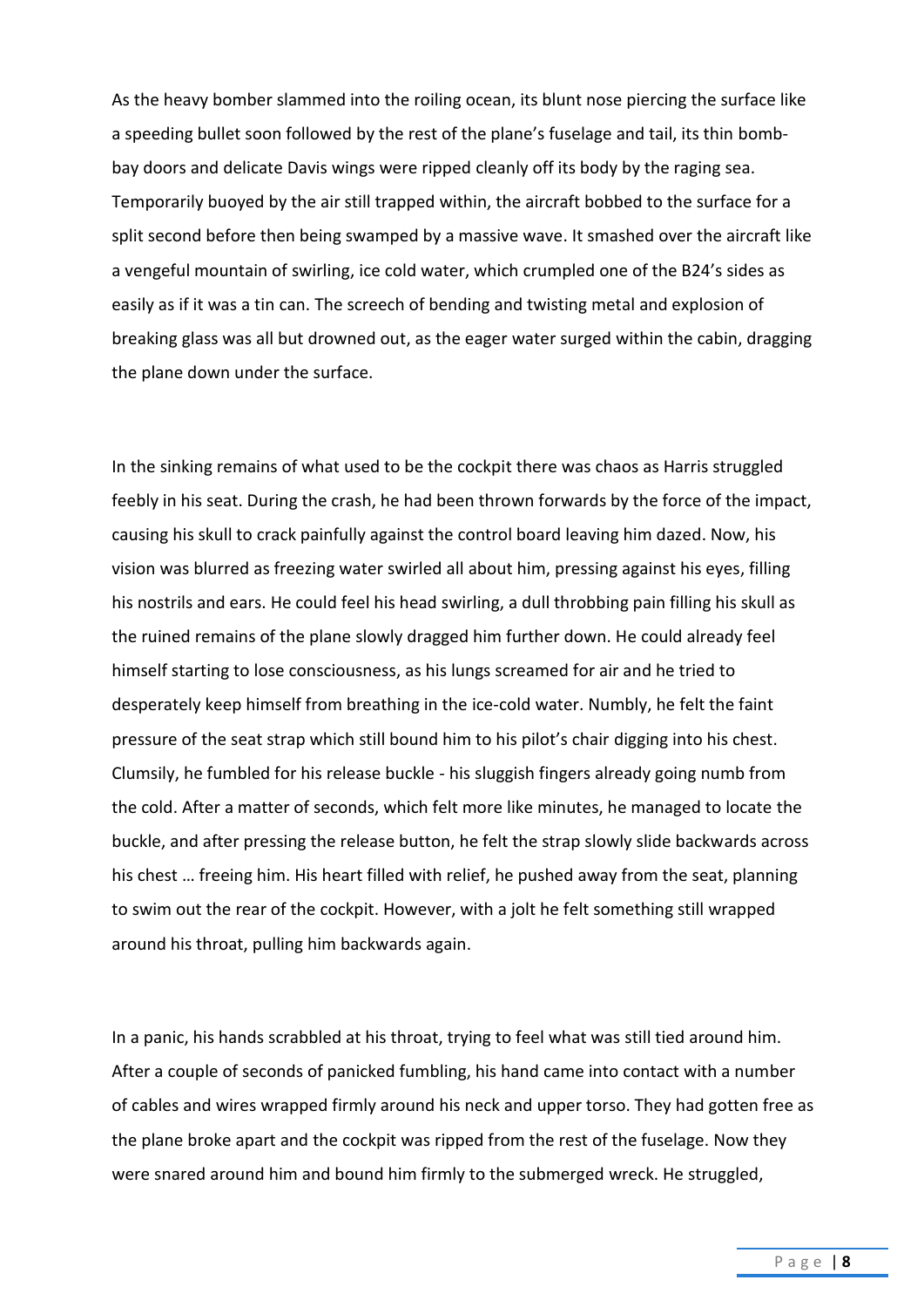flailing as terrified panic overwhelmed him. He started ripping and pulling at the wires trying to get free, but despite his efforts, all that he managed to achieve was to wear himself out. As his struggles grew weaker and his limbs became numb, he gradually realised that he was going to die. There was nothing more that he could do to save himself. He was going to drown in his B24 in the middle of the Pacific, never to be found. Slowly he stopped trying to resist. He felt a sudden wave of tiredness coming over him, and as he closed his eyes, he was just about to open his mouth to let the bitter cold water flood his lungs, and to let himself be swept away into blissful unconsciousness when, with a sudden jolt… he felt something grasping his shoulder!

Jumping in shocked surprise, the pilot twisted round and saw that a tanned human hand had grabbed hold of his shoulder and was in the process of franticly trying to yank him out of his seat. Dumb with surprise, Harris could only mutely watch as the hand let go off his shoulder and felt over his chest. Encountering the cables wrapped around the pilot, his rescuer realised Harris's predicament. Grabbing hold of the back of the seat, the man started fumbling as he struggled with something at his belt. Before long, the rescuer reached forward again, only this time he was holding a long-bladed knife, which he used to wildly slash at the cables until they snapped. Pushing himself free, Harris was pulled out of the rear of the sinking cockpit and started to ascend, half swimming under his own power and half being hauled along by his rescuer. However, his heavy boots and aviators' clothes weighed him down as he struggled to the surface. His chest was on fire with pure agony as his lungs begged for oxygen, and he could barely keep himself from involuntarily sucking in a mouthful of sea water. His head spun with dizziness, he felt a wave of nausea starting to come over him and just as he thought that his chest would burst with the effort of trying not to breathe, his head finally broke the surface. He took in a great gulp of air which was promptly followed by him vomiting up what felt like several litres of salt water. His ears were assailed by a cacophony of noises as the storm thundered and boomed overhead, and the ocean raged around his bobbing form. Every inch of his body was shivering with the cold and a fresh cut on his throat, were the wires had been entangled around him, oozed blood down his front and into the swirling sea. However, all that he could care about was simply breathing - filling his aching lungs with fresh air. Treading water beside him, the other man handed Harris an inflatable May-West. The pilot didn't know how or where the rescuer had